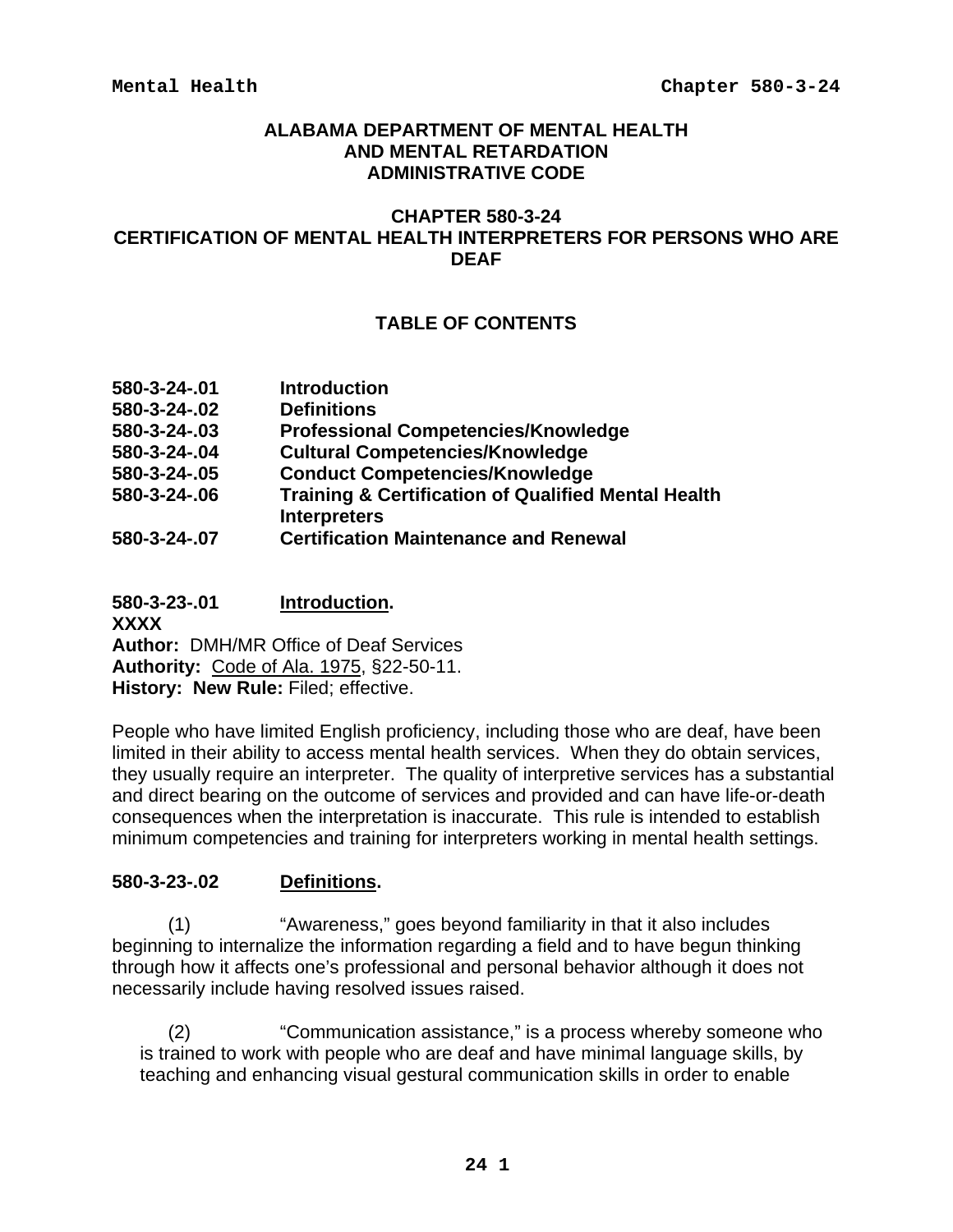those people to better function in a given setting. Communication assistance is not interpreting.

 (3) "Consecutive interpreting," means that the interpreter will produce the target interpretation sequentially with the source language speaker. The source language speaker will speak a sentence or a thought and pause while the interpretation is made and then will speak the next sentence or phrase.

 (4) "Exposure," is having some knowledge of a field's existence and its place in the setting and, possibly, some of the vocabulary used in the field.

 (5) "Demonstration" (or compliance)," is showing that the skill has been learned and is incorporated into the interpreter's practice.

 (6) "Familiarity," is having actual experience with a field and/or practitioners in that field.

 (7) "Interpreting," is the process of taking a spoken message from one language and producing an equivalent rendition in another spoken language.

 (8) "Limited English Proficient," are those individuals who cannot speak, hear, read, write, or understand the English language at a level that permits them to interact effectively with DMH facilities, providers and contractors. People who are deaf or hard of hearing and who prefer to use American Sign Language or its derivatives are considered Limited English Proficient for the purposes of this rule.

 (9) "Narrative interpreting," is when there is no direct or easy interpretation of the source language into the target language or the source language is sufficiently dysfluent or arcane as to render interpretation impossible. Narrative interpretation can occur simultaneously or consecutively.

 (10) "Qualified Mental Health Interpreter" is an interpreter who holds certification by the Office of Deaf Services attesting to successful completion of training and examination outlined in this rule.

 (11) "Simultaneous interpreting," means interpreting into the target language at the same time the source language is being spoken.

(12) "Source language," is the language that is being interpreted from.

(13) "Target language," is the language that is being interpreted to.

 (14) "Translation," is the process of taking a written message in one language and producing an equivalent written version in another.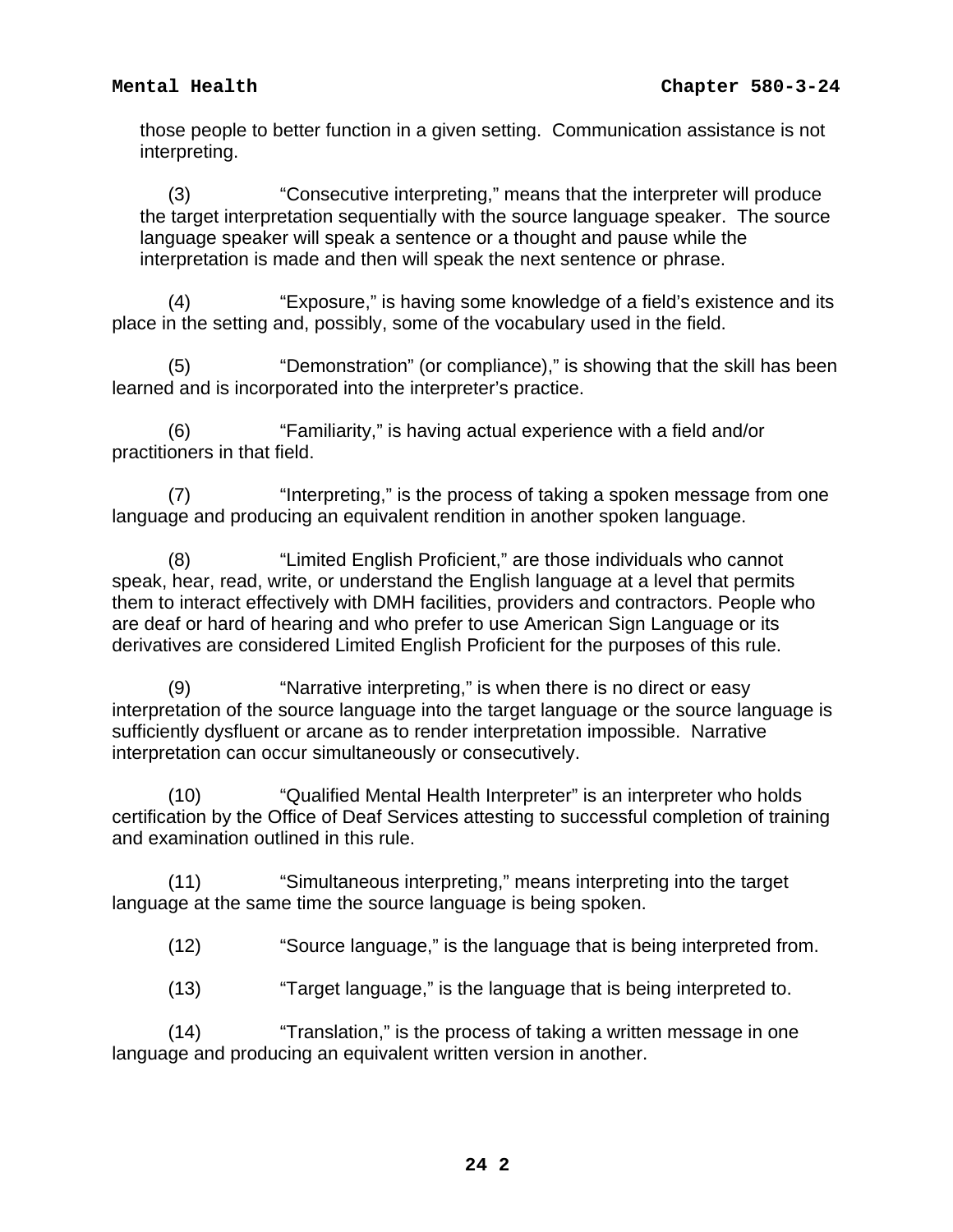(15) "Understanding," is having sufficient knowledge of a field to be able to explain the discipline, including its limits and its relationship to other disciplines.

**Authority:** Code of Ala. 1975, §22-50-11. **History: New Rule:** Filed; effective.

# **580-3-23-.03 Professional Competencies/Knowledge**

In order to effectively provide interpretation from one language to another in mental health settings, certain levels of fluency and knowledge are necessary. The interpreter shall demonstrate professional competencies/knowledge and the level indicated.

 (1) Sign language interpreters must be licensed as interpreters in Alabama or otherwise eligible to work at an equivalent level as set forth in the Administrative Code of Alabama (34-16-5-10). The interpreter must demonstrate understanding of mentoring and supervision.

 (2) Interpreters working in other languages shall hold an appropriate certification in their field, if one is available. If no certification is available for the language(s) the interpreter is working in it is expected that the interpreter will successfully pass a screening test approved by the Office of Deaf Services.

 (3) Interpreters must demonstrate interpreting methods and appropriate use of simultaneous (first person and third person), consecutive (first person and third person), and narrative (third person) interpreting.

 (4) Interpreters must demonstrate familiarity with mental health issues and treatment options in Alabama.

(a) Mental illness services

 1. The interpreter must be able to accurately interpret specialized vocabulary used in psychiatric settings in both the source and the target languages.

 2. The interpreter must be aware of psychopathologies, including knowledge of the names of the major mental illnesses treated by the Department of Mental Health/Mental Retardation in both the target and source languages and familiarity with symptomology of major mental illnesses experienced by the consumers of services provided by the Department of Mental Health/Mental Retardation as presented within the psycholinguistic context of the target language group.

 3. The interpreter must demonstrate familiarity with assessment methods and understanding of the impact of interpretation when doing assessment.

 4. The interpreter must have exposure to treatment approaches and demonstrate awareness of how cultural influences might impact treatment.

(b) Substance Abuse Services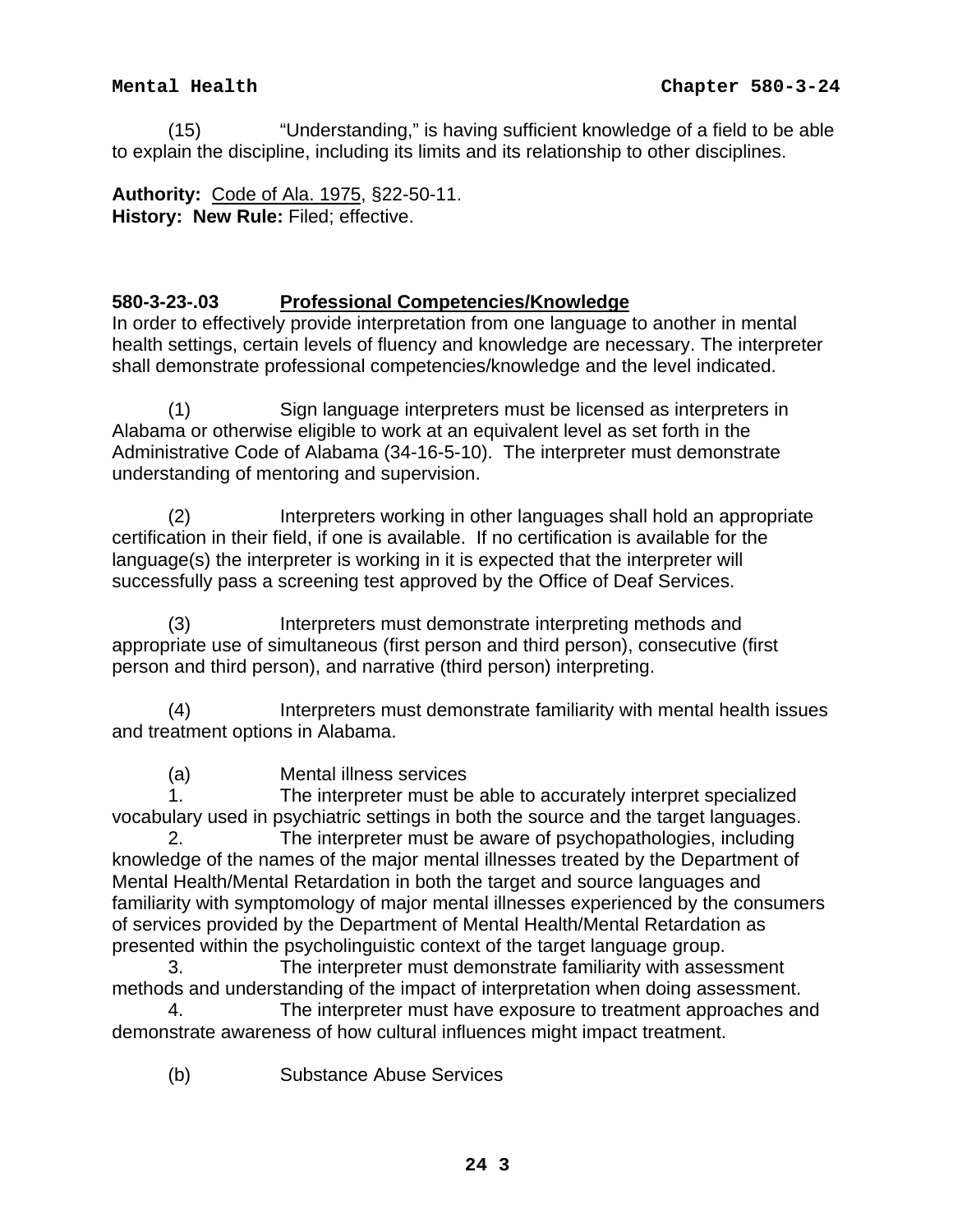1. The interpreter must be able to accurately interpret specialized vocabulary used in addiction treatment in both the source and the target languages.

 2. The interpreter must have familiarity with addiction theory and issues involving addiction.

 3. The interpreter must have familiarity with assessment methods and how cultural influences might impact assessment.

 4. The interpreter must have exposure to treatment approaches and demonstrate awareness of how cultural influences might impact treatment.

 (i) The interpreter must be familiar with inpatient settings, with the various staff that will be working in those settings, and how interpreting and cultural differences can influence therapeutic relationships in those settings.

 (ii) The interpreter must be familiar with outpatient settings, with selfhelp and support groups and the specialized vocabulary used in those groups, and how interpreting and cultural differences can influence therapeutic relationships in those settings.

(c) Mental Retardation Services.

 1. The interpreter must have exposure to issues involving mental retardation and developmental disability and the role culture and language plays in providing services to people with mental retardation.

 2. The interpreter shall be aware of the difference between interpreting and, communication assistance/language intervention.

 (5) The interpreter shall be able to identify care providers, identify mental health disciplines, and be familiar with milieus and settings.

 (6) The interpreter must be able to explain role of an interpreter as a professional consultant.

 (7) The interpreter must understand professional boundaries and must be able to explain confidentiality and privilege, including at a minimum, abuse reporting, the duty to warn, and, protections specific to Alabama statute.

**Authority:** Code of Ala. 1975, §22-50-11. **History: New Rule:** Filed; effective.

# **580-3-23-.04 Cultural Competencies/Knowledge.**

The interpreter must demonstrate cross-cultural competencies.

 (1) The interpreter must be able to explain the impact of stereotypes on mental health service delivery.

 (2) The interpreter must understand cultural views of mental illness, mental retardation, and addiction specific to the populations the interpreter works with and must be aware of various constructs of deafness and hearing loss relative to majority/minority cultures and pathological models.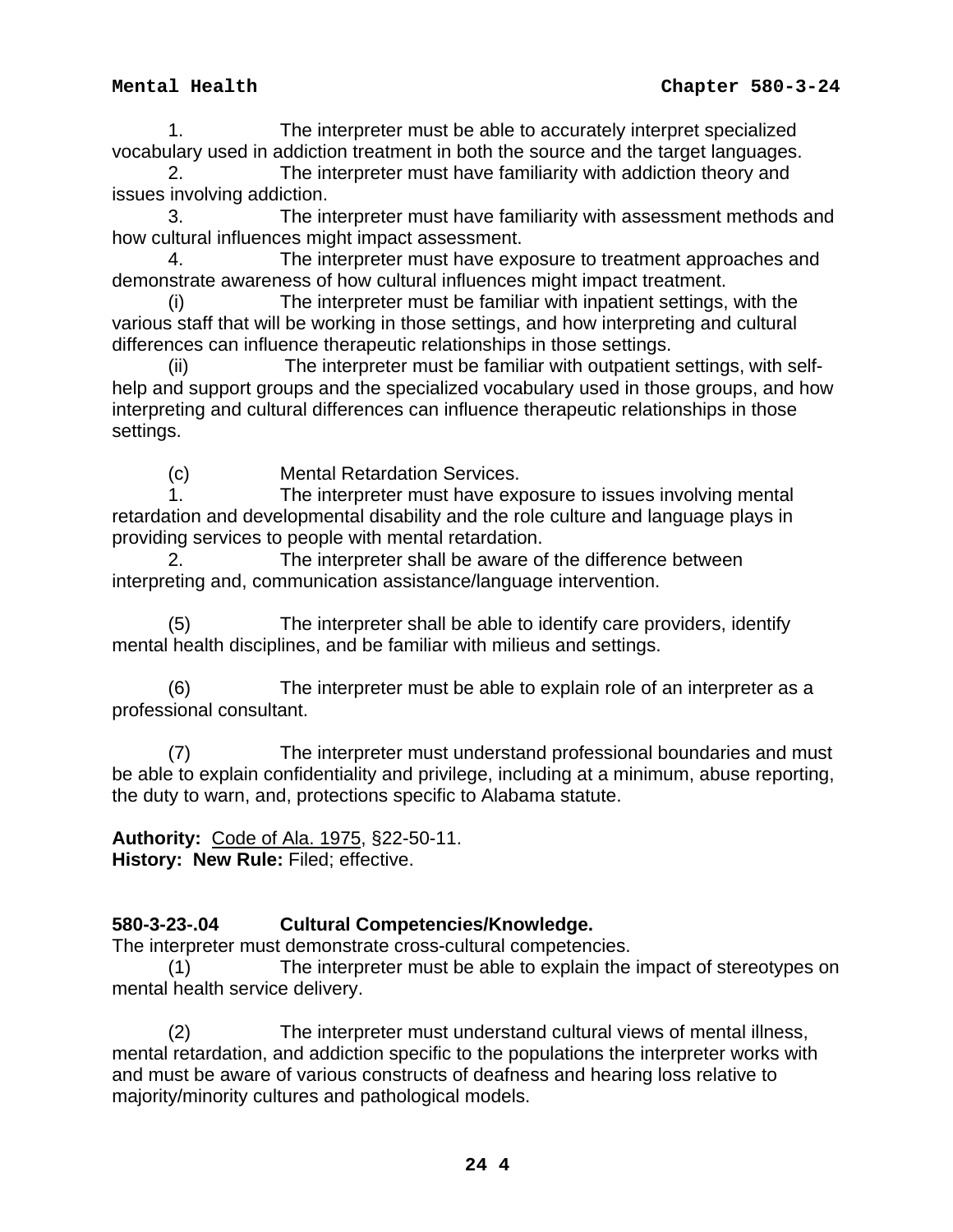(3) The interpreter must demonstrate understanding of the sociological impact of cross cultural mental health service provision and the impact of an interpreter on the therapeutic dyad.

**Author:** DMH/MR Office of Deaf Services **Authority:** Code of Ala. 1975, §22-50-11. **History: New Rule:** Filed; effective.

### **580-3-23-.05 Conduct Competencies/Knowledge.**

 (1) The interpreter must demonstrate knowledge of personal safety issues, including an understanding of at-risk conduct and personal boundaries as it applies to mental health interpreting work and an awareness of de-escalation techniques and universal precautions.

 (2) The interpreter must demonstrate professional boundaries and judgment particularly in professional collaboration through pre- and post-conferencing.

 (3) The interpreter must demonstrate the ability to assess effectiveness of communication.

 (a) The interpreter must demonstrate the ability to appropriately match the interpreting method with the client and the setting and must understand the impact of emotionally charged language.

 (b) The interpreter must demonstrate the ability to discuss unusual or changed word or sign selection.

 (c) The interpreter must demonstrate the ability to discuss linguistic dysfluency or any marked change in linguistic fluency within a psycholinguistic context.

 1. The interpreter must demonstrate ability to convey information without alteration, emotional language without escalation, and ambiguous or emotionless language.

 2. The interpreter must demonstrate ability to isolate peculiar features of eccentric or dysfluent language use.

 (4) The interpreter must demonstrate ability to read client case documentation and record appropriate documentation of linguistic significance.

 (a) The interpreter must demonstrate knowledge of confidentiality as defined by state and federal law.

 (b) The interpreter must understand the difference between personal records and records shared with other interpreters and other professionals. They must understand the ramifications of keeping personal records, and must demonstrate knowledge of what records may and may not be kept pertaining consumers.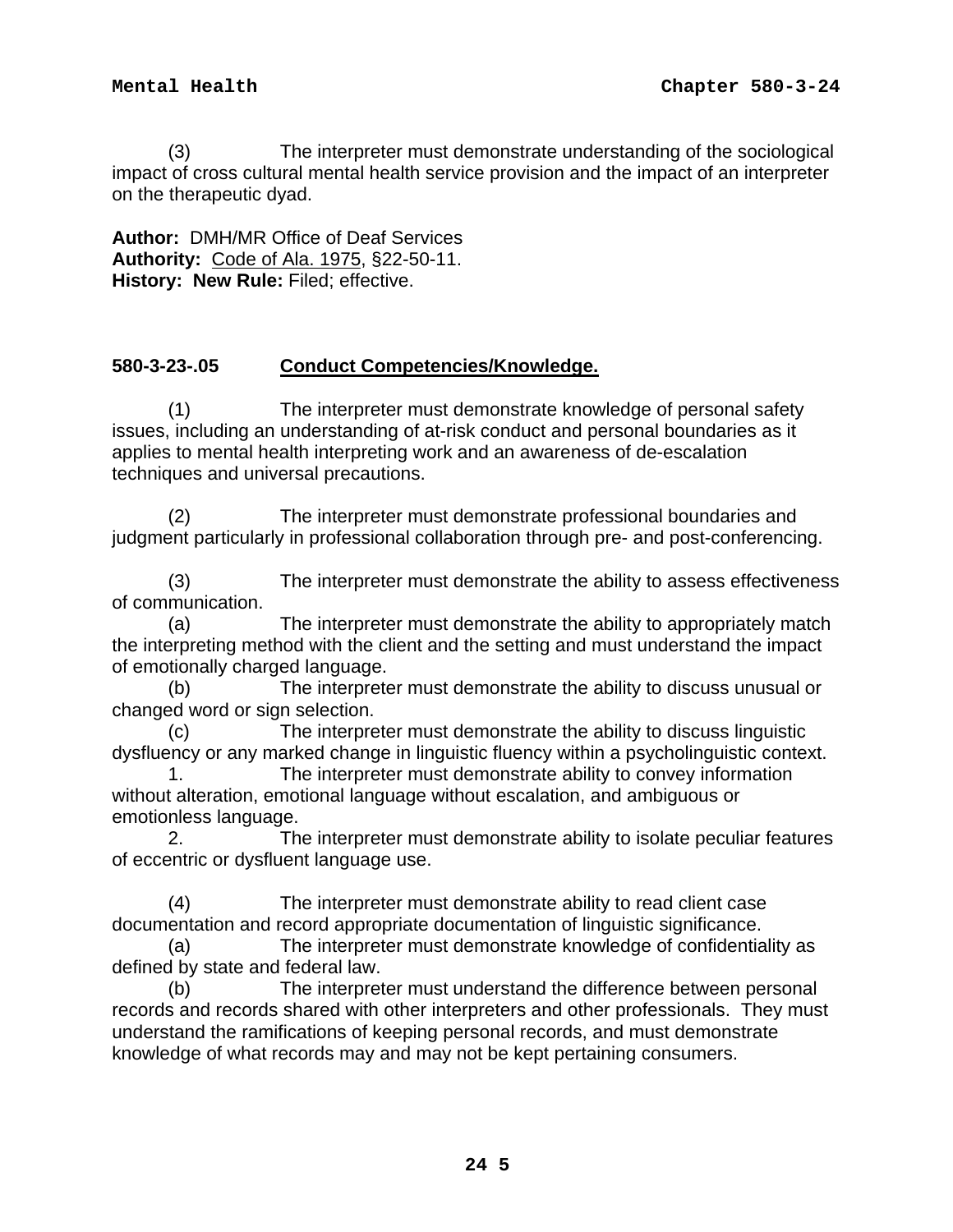(5) The interpreter must be aware of personal mental health issues and maintenance.

 (a) The interpreter must understand how personal issues may impact the interpreting process.

 (b) The interpreter must be aware of countertransference in the interpreter and must be familiar with transference to the clinician or to the interpreter.

**Author:** DMH/MR Office of Deaf Services **Authority:** Code of Ala. 1975, §22-50-11. **History: New Rule:** Filed; effective;.

## **580-3-23-.06 Training & Certification of Qualified Mental Health Interpreters.**

 (1) An interpreter desiring recognition as a qualified mental health interpreter must accumulate a minimum of 40 clock hours of training in the content areas enumerated in sections 1-5 of this rule.

 (a) The Office of Deaf Services will offer training to meet the requirements of this rule no less than once per calendar year.

 (b) Interpreters who would like to apply other training toward this requirement must make application to the Office of Deaf Services listing training completed including course content. Interpreters will still be required to pass comprehensive written evaluation as described in section 06(4) of this rule.

 (2) An interpreter desiring recognition as a qualified mental health interpreter must complete a 40 hour practicum under the supervision of a a practicum supervisor approved by the Office of Deaf Services. The practicum site must be primarily clinical in nature and be approved by the practicum supervisor selected by the participant. The work must be direct interpreting and cannot be "social" or "interactive" time.

 (3) Practicum supervisors must be approved by the Office of Deaf Services and may include an interpreter who holds certification as a qualified mental health interpreter issued by the Office of Deaf Services, an interpreter who is known to the Office of Deaf Services as having significant experience and knowledge in the field of mental health, an interpreter who also holds a degree in psychology, clinical social work, psychiatry or counseling, or a staff interpreter assigned to the Office of Deaf Services or a DMH/MR facility.

 (4) Upon completion of the required training and practicum, the interpreter who desires recognition as a qualified mental health interpreter must pass a comprehensive written examination covering sections 1-5 of this rule.

**Author:** DMH/MR Office of Certification **Authority:** Code of Ala. 1975, §22-50-11. **History: New Rule:** Filed October 1, 2001; effective November 5, 2001